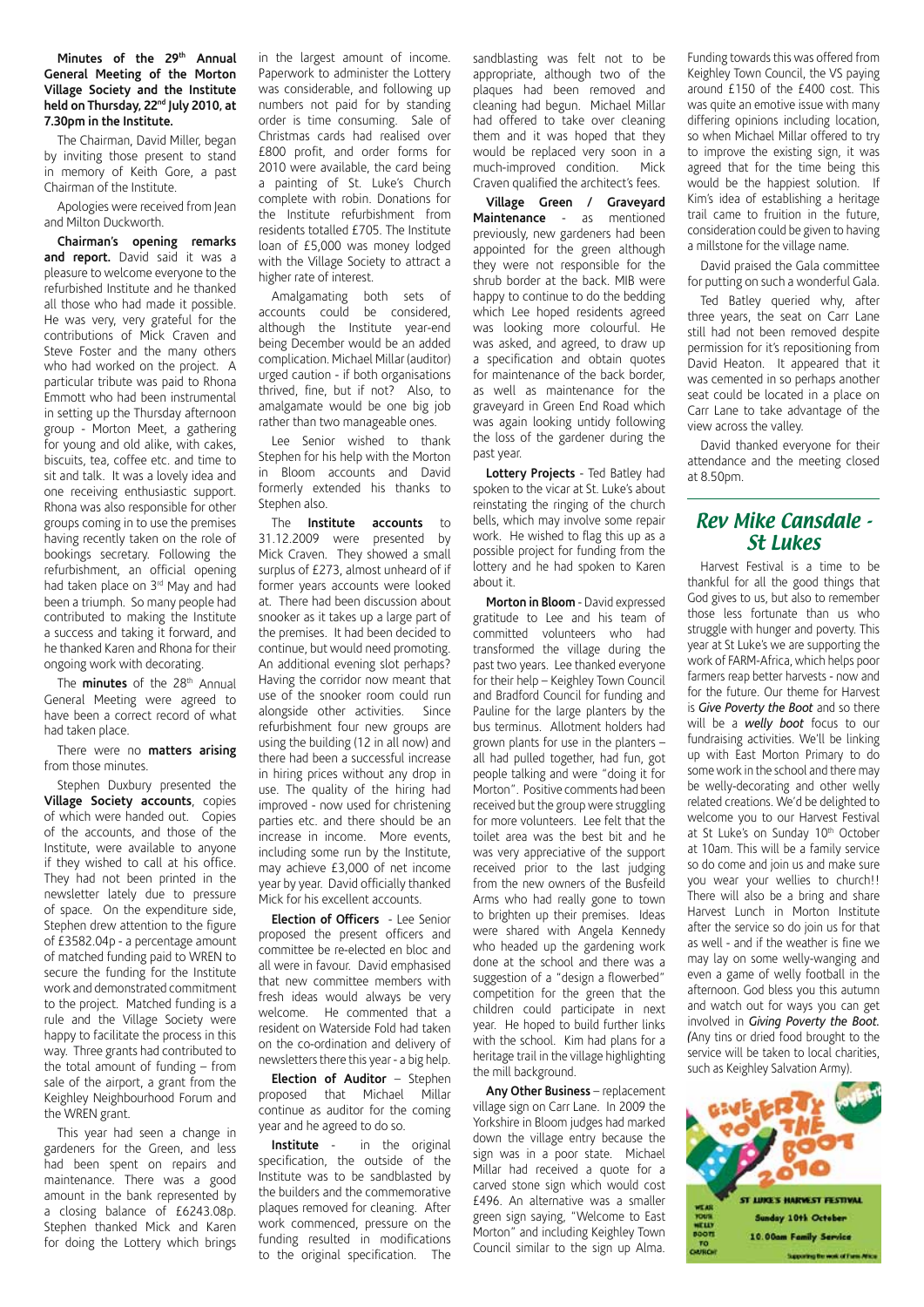#### Morton Meet

From the 9th September Thursday afternoon's Morton Meet will be opening at a slightly later time of 2-4pm. Everyone welcome for tea/coffee or juice with a slice of homemade cake. Photo shows group of mums enjoying the later times and the late summer weather.



### Morton Lottery join now

£200 went to the lucky winner, Andy Haworth and £50 to Addie Brown on Gala Day

As they say 'You've got to be in it to win it'. Just £12 a year buys you a number in the monthly draw . Over £2,500 given out in prizes annually with all the profit going towards enhancing the village and it's amenities. See overleaf for contacts .

#### Quiz night October 14th

As the nights get darker & the weather gets colder, warm up your body and mind at our friendly,informal regular quiz night and take on the intelligent folk in Morton

Just £6 including the best pies, peas and puds in town. Teams of up to six people. Booking forms from contacts overleaf or from the porch 6 Dimples Lane.

#### 50s, 60s or 70s Fancy Dress Party - December 4th

After sell outs in the last two years, we are once again having the live band "Amnesia" with food and bar just £10. A wide era of fancy dress to make it easy to join in one of the best nights in the year - just informal FUN at a great price. Don't miss it and why not get a crowd of friends together. See overleaf for contacts for tickets.

#### Christmas lunch & carols

On December 16th come along for a sherry and lunch at 12.30 followed by carols at 2pm.Just £7 for lunch (bookings must be made in advance) or come along just for a sherry, mince pies and carols for £3. Tickets available at Morton Meet every week or from any of the contacts overleaf.

Let us know if you know any elderly villagers that may wish to come but need collecting as we can try to arrange to fetch them.

#### Questionnaire

The lucky winners of a free number in the lottery were Ernie & Brenda Smith. Sadly there were only 22 returned from about 900 delivered, but thank-you to those who replied and if you still have a questionnaire, it's never too late to send it back to us. We have looked through all the returned forms and will try to see what we can arrange where most interest has been shown.

### Charity event In aid of Debra

Friday 15th October in Institute 7.30pm, £10 ticket includes supper, a glass of wine and a raffle number Start your Christmas shopping early!

Stalls include phoenix cards, children's toys, gifts, soaps, jewellery, raffle, tombola and a special butterfly stall. For tickets or more information Call Ruth on 07968 288284 Email Ruth.Woodwiss@Sky.Com

#### **Concert**

On the 8th October there will be a concert in the Institute, a doublebill with a local accent, featuring musicians Eddie Lawler and Fiona-Katie Roberts

Eddie is from "down there in Saltaire", a songwriter of wit and wisdom, Fiona-Katie comes from "up Worth Valley way" with a unique programme of triple-harp music, and tales to go with it. You can listen to their work on www.eddie-lawler. co.uk and www.tripleharps.com

This is the first in an occasional series showcasing the best of local folk, jazz and rock music. There will be a real ale bar with all profits going to the Institute fund.

Tickets £5 in advance, £6 on the door (from 7.30), to reserve please ring 564653 or email rhtassell08@live.co.uk

#### **Wanted**

Can you spare a few minutes at around 8am each morning? An additional resident (or two) is needed on the rota for opening up the toilets. All that is required is to simply unlock the doors. East Morton is one of a very few places to have a re-opened public toilet facility, after much lobbing by the Village Society and others. Recently the MIB group have enhanced the centre of the village and the toilet area is now an attractive part of that scheme.

If you can help, you will be one of a group of six so your help will be needed once every six weeks - more volunteers would mean less often than that. Our thanks go to retiring member Mick McCormack for being a part of the team.

# School Corner

#### Mrs Robson retires

Mrs Jackie Robson (right) retired in the summer following a long and very successful career. Her last 16 years were spent teaching at East Morton where she co-ordinated literacy, taught across the whole school in all classes and worked tirelessly to organise trips and visitors to school, making learning fun and "hands on".

Jackie was an inspiration to both children and to staff. Her dedication and positive manner shone through everything she did and she will be very much missed.



All sixty pupils from Years 5 and 6 were involved in this truly magical event. The children were delighted to receive the good wishes of Craig Chalmers, who is currently on national tour with the world famous musical. There were three performances in front of a packed school hall - one to the whole school, and then a matinee and evening performance for family and friends (photos below).

#### Community Lunches

The dates for the community lunches up till Christmas are Thursday 23rd September, 21st October, 18th November, 9th December. For more information people can e-mail me at hilary05@live.co.uk



#### Art Class

We are hoping to run art classes in the spring starting in January subject to enough interest. Suitable for both beginners and those with experience, we will cover drawing skills and painting, working with a variety of media. Initially, classes will be for two hours on a Thursday morning, 10-12am and the course of 10 lessons will cost £50. If interested please send full details of name, address, email, telephone number and cheque (made out to Morton Institute) to K Redhead, 6 Studley Close, East Morton or get in touch for further info. Bookings must be made before the end of November in order to ascertain if enough interest - we will return cheques should the class not go ahead.

**THE design mill Fabrics, furnishings and accessories to enhance the home Unit B · Castlefield Industrial Estate · Castlefield Lane · Crossflats ·Bingley BD16 2AG**

#### **Tel 01274 568485**

#### "Bangers and Beer"

As the bangs of bonfire night fade away, join us for Morton's "bangers" and beer at the Institute on 12th November at 7.30pm. There will be fifteen different exciting beers to choose from and delicious hotdogs to help them down. Our host Ray with give a review of the beers and there will be fun and games throughout the night. Tickets £6 including your first two bottles and a hotdog, available from Barbara 567345 or Rhona 551067.

#### Childminder service

Kathryn Craven is now offering a childminder service, contact her for details - KC 4 Kiddy Care, Whitestone Drive, East Morton BD20 5JB Tel:07752 604266 http:// kc4kiddycare.webeden.co.uk



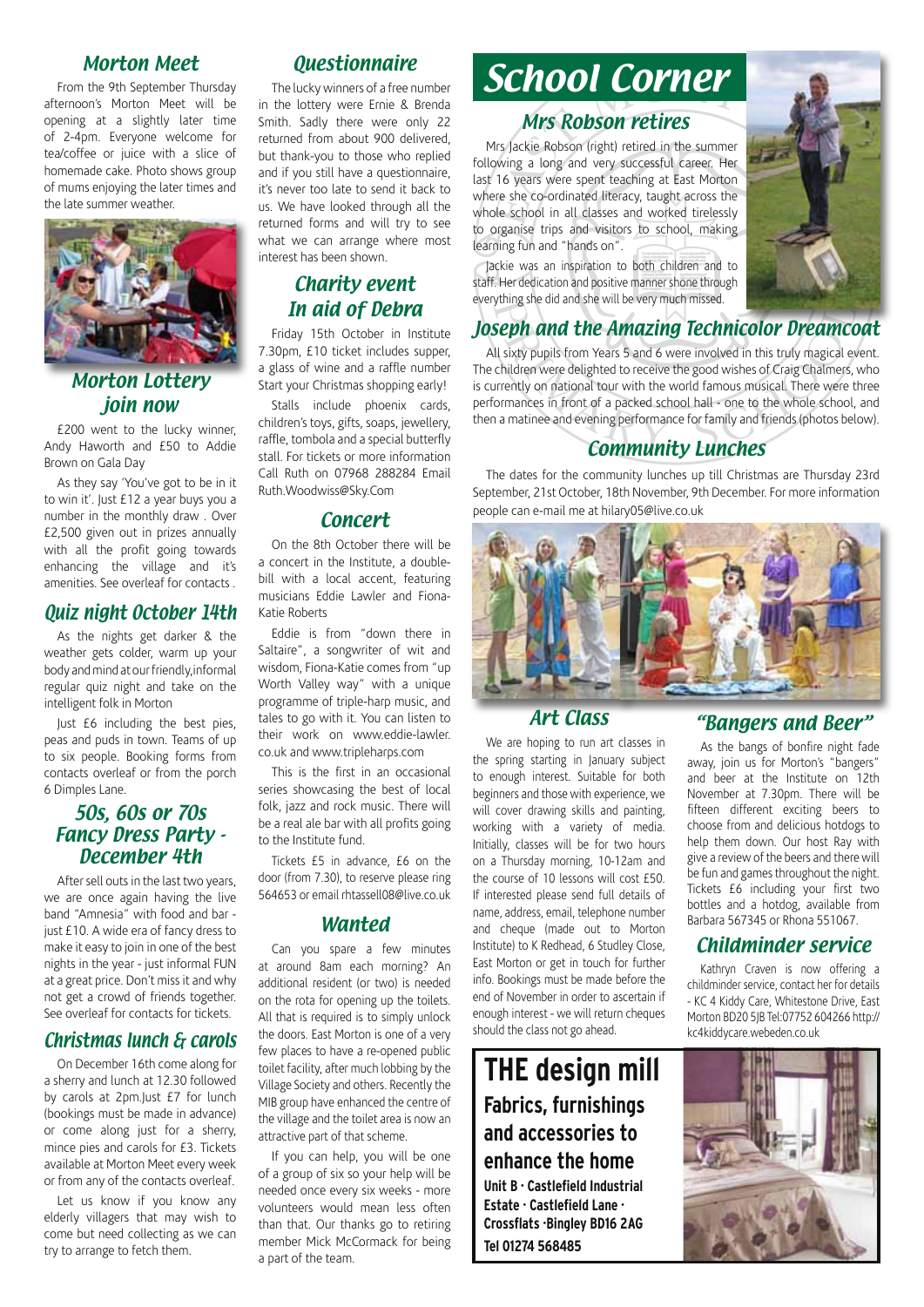

## **Christmas Cards**

**in aid of Morton Village Society**

10 cards @ £5 · 50 cards @ £24 100 cards @ £45 · 200 cards @ £84

Personalization also available - minimum 50 cards -

50 @ £50, 100 @ £90, 200 @ £160 (for different quantities, contact Karen) Details to Stephen at Prestset -

Email stephen@prestset.co.uk or Tel 518299 10% discount if ordered before Monday 11th October

Cards available from Monday 8th November from Prestset, Bethel Hall, (back of Congregational Chapel).

If ordered through school please collect from school.

Contact details - Karen Redhead - Tel 560279 Email karenredhead@hotmail.co.uk Name

| --------  |       |
|-----------|-------|
| Address   |       |
| Telephone | Fmail |

| Quantity ordered | Total £                                                            |
|------------------|--------------------------------------------------------------------|
|                  | Send order form with cheque (payable to Morton Village Society) to |

Karen Redhead, 6 Studley Close, East Morton, BD20 5TW

# Gala Report 2010

With new stalls, fabulous weather and lots of smiling faces we think this year's Gala was a hit with you all!

It was wonderful to see the hundreds of you who turned out for the whole afternoon to support this annual event which truly does bring the whole village together.

Each year we try to add new attractions as well as keep old favourites, getting the balance right and finding something for everyone is a challenge.

A number of people who had been to other events this year commented that ours was the one true "local" event which focused on the simple attractions without being too commercial.

This is great to hear and something we work hard to achieve. It is important too that we raise money which will enable next year's event to take place.

Any surplus goes to local organisations and good causes and from this years money our main aim is to support the continuing improvements to the Institute.

Last of all the Gala Committee would like to thank all of your who continue to help and attend the Gala year after year – all the planning in the world means nothing without your support.

### Gala 2011 - 50th anniversary

Next Year East Morton celebrates its 50th Gala and it will be held on Sunday July 10th.

We are already planning to mark this golden half century with great new attractions on Gala day, holding an exhibition about the history of the event, producing a bumper souvenir programme…and we need your help.

Times have change dramatically over the years, East Morton itself has grown massively, buildings knocked down, new homes built and we hope to reflect these changes in the exhibition.

Most of you will have memories of Galas past and we want to hear about them…especially the early years.

- Where you a Gala Queen?
- Did you take part in the parade?
- Do you have any photographs which we might borrow?
- Have you any memories we can share?

Please get in touch call Kathy Myers 01274 567174 or John Foster 01274 512838



# Morton Village Society Aiming to preserve your village

Karen Redhead karen@mortonvillage.org.uk or 01274 560279 · Mike Craven mickeycraven@yahoo.co.uk or 01274 510667 · Rhona Emmott rhona@canofworms.me.uk or 01274 551067 Mary Appleby secretary@mortonvillage.org.uk or 01274 567456 · David Miller chaiman@mortonvillage.org.uk or 01274 569286 Designed & printed by Prestset, Bethel Hall, Morton Lane, East Morton, Keighley · Telephone 01274 518299 · Email stephen@prestset.co.uk